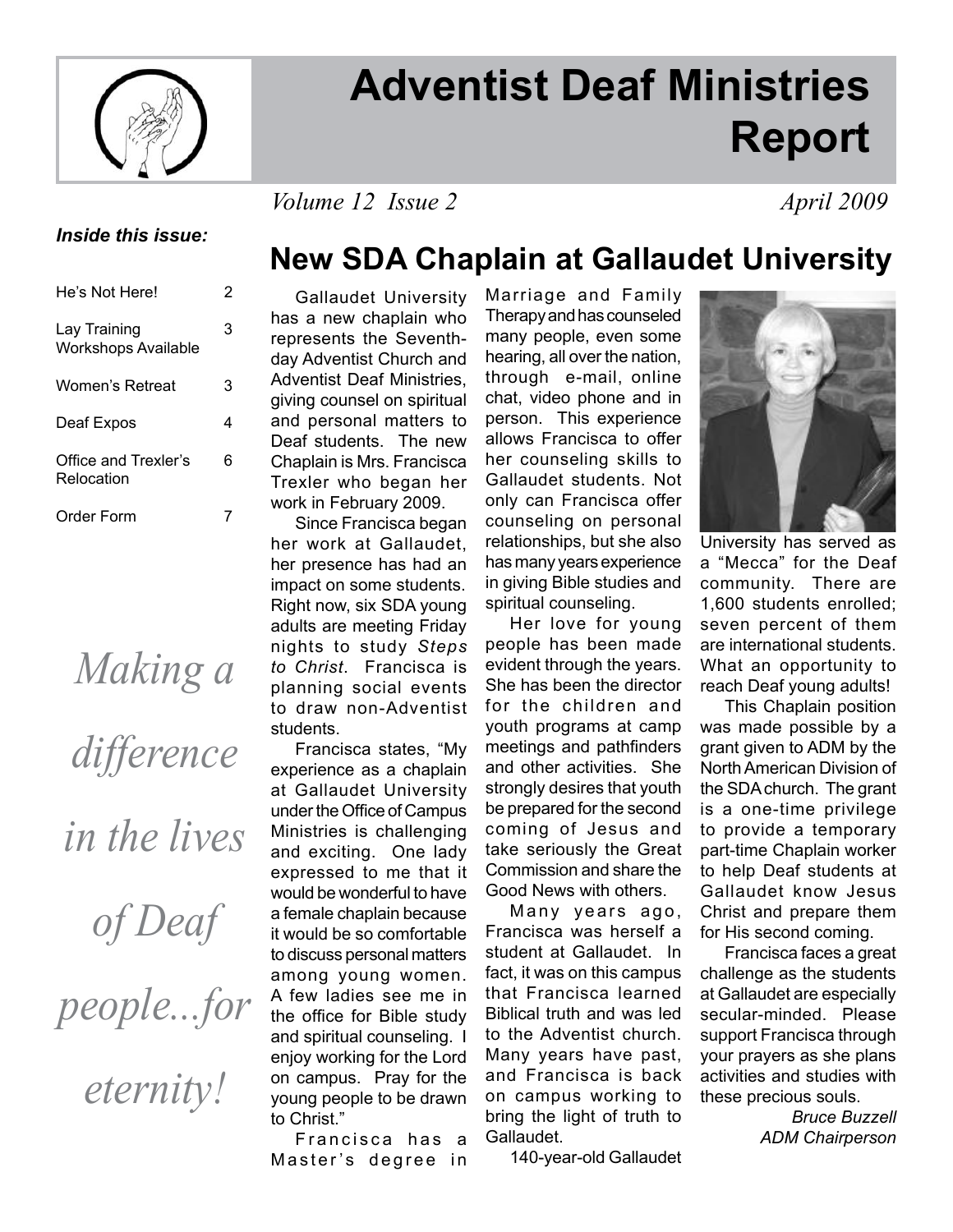# **Speaker's Dialogue: He's Not Here!**

Dear Friends, I couldn't write something better than the story below concerning the Cross and the Resurrection of Jesus Christ. This true story touched my heart and brought tears to my eyes. It reminds me of the way we sometimes treat Jesus as if we don't want Him in our life. We praise and thank God for the great sacrifice of the Son of God who was resurrected for our sake. May God bless you as you read this marvelous story of an unwanted person who loved Jesus Christ.

 Jeremy was born with a twisted body, a slow mind and a deadly illness that was slowly killing him all his young life. At the age of 12, Jeremy was only in second grade, and seemed unable to learn. His teacher, Doris, often became frustrated with him. He would squirm in his seat, drool and make grunting noises. At other times, he spoke clearly, as if a light broke through the darkness in his mind. But, mostly Jeremy bothered his teacher.

 One day, she called his parents and asked them to come to the school for a meeting. Doris said to them, "Jeremy really belongs in a special school. It isn't fair to him to be with younger children who don't have learning problems. There is a five-year gap between his age and that of the other students!"

 The mother cried softly while her husband spoke, "There is no school of that kind nearby. It would be a terrible shock for Jeremy if we took him out of this school. He really likes it here."

 Doris sat for a long time after they left. She wanted to sympathize with the parents. After all, their only child had a deadly illness. But it was not fair to keep him in her class. She had 18 other children to teach and Jeremy was a distraction. He would never learn to read or write. Why waste time trying?

 While she thought about this, she felt guilty. "Oh God," she said aloud, "Here I am complaining when my problems are nothing compared with that poor family! Please help me to be more patient with Jeremy." From that day on, she tried hard to ignore Jeremy's noises and his blank stares. Then one day he limped to her desk, dragging his bad leg. "I love you, Miss Miller," he exclaimed, loud enough for the whole class to hear. The other children snickered, and Doris' face turned red. She was awkward, "Wh-Why, that's very nice, Jeremy. Now please take your seat."

 Spring came, and the children were excited about the coming of Easter. Doris told them the story of Jesus, and then to emphasize the idea of new life springing

forth. She gave each of the children a large plastic egg. She said to them, "I want you take this home and bring it back tomorrow with something inside that shows new life. Do you understand?"

 "Yes, Miss Miller!" the children responded excitedly - all but Jeremy. He just listened intently, his eyes never left her face. He did not even make his usual noises. Did he understand what she had said about Jesus' death and resurrection? Did he understand the assignment? Maybe she should call his parents and explain the project to them.

 The next morning, 19 children came to school, laughing and talking as they put the eggs in a large basket on Miss Miller's desk. After they finished their Math lesson, it was time to open the eggs.

In the first egg, Doris found a flower. "Oh yes, a flower is certainly a sign of new life," she said. "When plants peek through the ground we know that spring is here." A small girl in the first row waved her arms. "That's my egg, Miss Miller!"

 The next egg had a plastic butterfly that looked very real. Doris held it up. "We all know that a caterpillar changes turns into a beautiful butterfly. Yes, that is new life, too." Little Judy smiled proudly

and said, "Miss Miller, that one is mine." Next Doris found a rock with moss on it. She explained that the moss showed new life, too. Billy called from the back of the classroom. "My daddy helped me!" he smiled.

 Then Doris opened the fourth egg. She gasped. The egg was empty! She thought it must be Jeremy's and that he did not understand her instructions. She did not want to embarrass him, so she quietly set the egg aside and reached for another. Suddenly Jeremy spoke up. "Miss Miller, aren't you going to talk about my egg?" Embarrassed, Doris replied, "But Jeremy your egg is empty!" He looked into her eyes and said softly, "Yes, but Jesus' tomb was empty too!"

 Time stopped. When she could speak again, Doris asked him, "Do you know why the tomb was empty?" "Oh yes!" Jeremy exclaimed. "Jesus was killed and put in there. Then his Father raised him up!"

 The recess bell rang. While the children excitedly ran out to the school yard, Doris cried. The cold inside her melted completely away. Three months later Jeremy died. Those who paid their respects at the mortuary were surprised to see 19 eggs on top of his casket, all of them empty! *Story by Ida Mae Kempel with adaption.*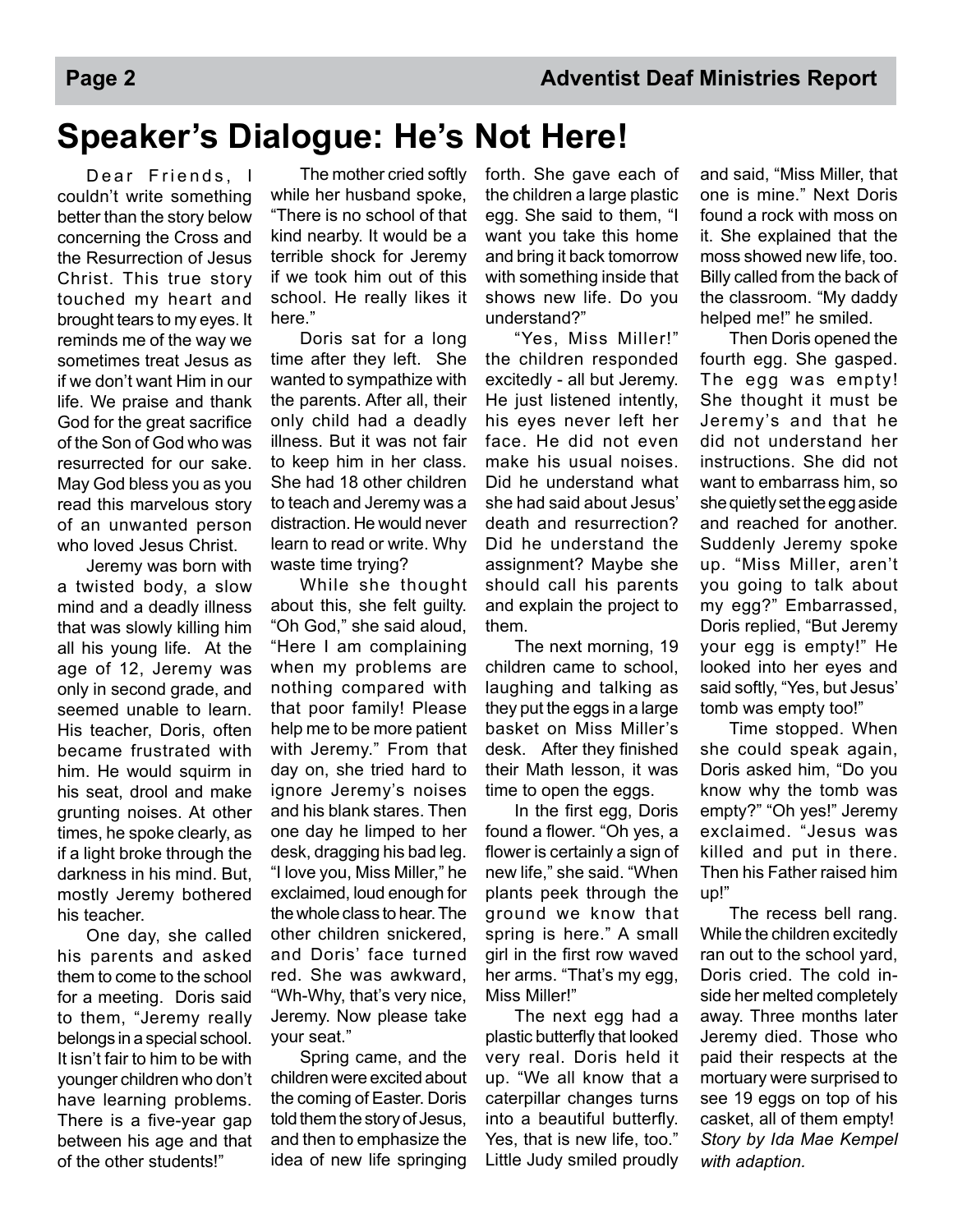# **Lay Training Workshops Available!**

 A special workshop is now available! The workshop is called **Deaf Reach.** This workshop will show you how to share Jesus and Bible truths with others and how to give Bible studies. This workshop will take a full weekend. **Deaf Reach** is for Deaf people who want to witness. This is not for hearing people on Deaf ministry. This workshop is available for your area.

We have finished adapting the book *You Are My Witness* and a

new Bible study lesson set that will be easy to use in studying with others. Both of these will be used during the workshop.

 We can not depend on ADM or a pastor to grow the number of Deaf people in our churches. The work is too great! Each person has a part to do to share Bible truths and grow the number of members.

**Does your Deaf group want to have** *Deaf Reach*  **workshop in your area?** Contact us! Email us at: adm7@deafadventist.org

or write to us at: Adventist Deaf Ministries PO Box 6114 Mesa, AZ 85216

 "We need the workers to help the church members to develop their skills for Jesus. Helping the church members to use their skills will help the church to grow. There should be good plans for the workers to go into all our churches to teach the members how to help the church to grow."- *Testimonies*, vol. 9, p. 117 (adapted).

### **Interpreter Workshop Correction!**

The Interpreter's Workshop will be **July 5-12, 2009** during the Western Deaf Camp Meeting, NOT July  $2 - 12$ 

For more info: esther@deafadventist. org

## **MidWest Deaf Women's Retreat**

 The MidWest Deaf Women's Retreat was held for the first time at Mt. Eagle Christian Center in Clinton, Arkansas on March 5-8, 2009. The speakers were so good and gave us information about Jesus Christ. We had 13 women who came and joined with us. It was a wonderful together away from home and work. They came from different states includes Michigan, New York, Virginia, Maryland, and Arkansas.

 Friday afternoon, Ruthie Doss gave a workshop "The Tasty Alternative Cooking Class." Ruthie showed us how to cook healthy foods and much more information about how poor non-nutritious foods will have a bad affect on your body.

 Later that afternoon before sunset, some women went out to hike around Mt. Eagle. The hike was awesome and had many nice views! Some women enjoyed bird watching. We went down to the Boat Chapel. It was a cute small chapel and made out of an old boat. We continued walking on Bear Cave trail. The trail was very challenging because we had to walk down a steep hill and grab the tied ropes around the trees. The ropes helped us to walk up and down the steep hills. Two women found the small Bear Cave. It was dark inside and not a very huge cave.

 On Friday evening, Francisca Trexler gave a presentation about "How to Have a Relationship with Jesus Christ". We learned lots about how to have a beautiful relationship with Jesus Christ in our lives.

Sabbath morning, Esther Doss gave a presentation

"A Ministry for Every Woman." We can serve God and spread good news like the Samaritan woman, Mary of Magdalene, and Namaan's servant. Sabbath afternoon, both speakers Francisca and Esther presented part 2. We had open Bible discussions with many questions. After sundown, the women sang many different songs and praised the Lord.

 Sunday morning, the women said their good byes and said that they want to come back again next year. The date for next year's Mid-West Deaf Women's Retreat will be announced in the near future.

*Kathy McCain*

Kathy McCain led the morning devotional in the amphitheater area outside.



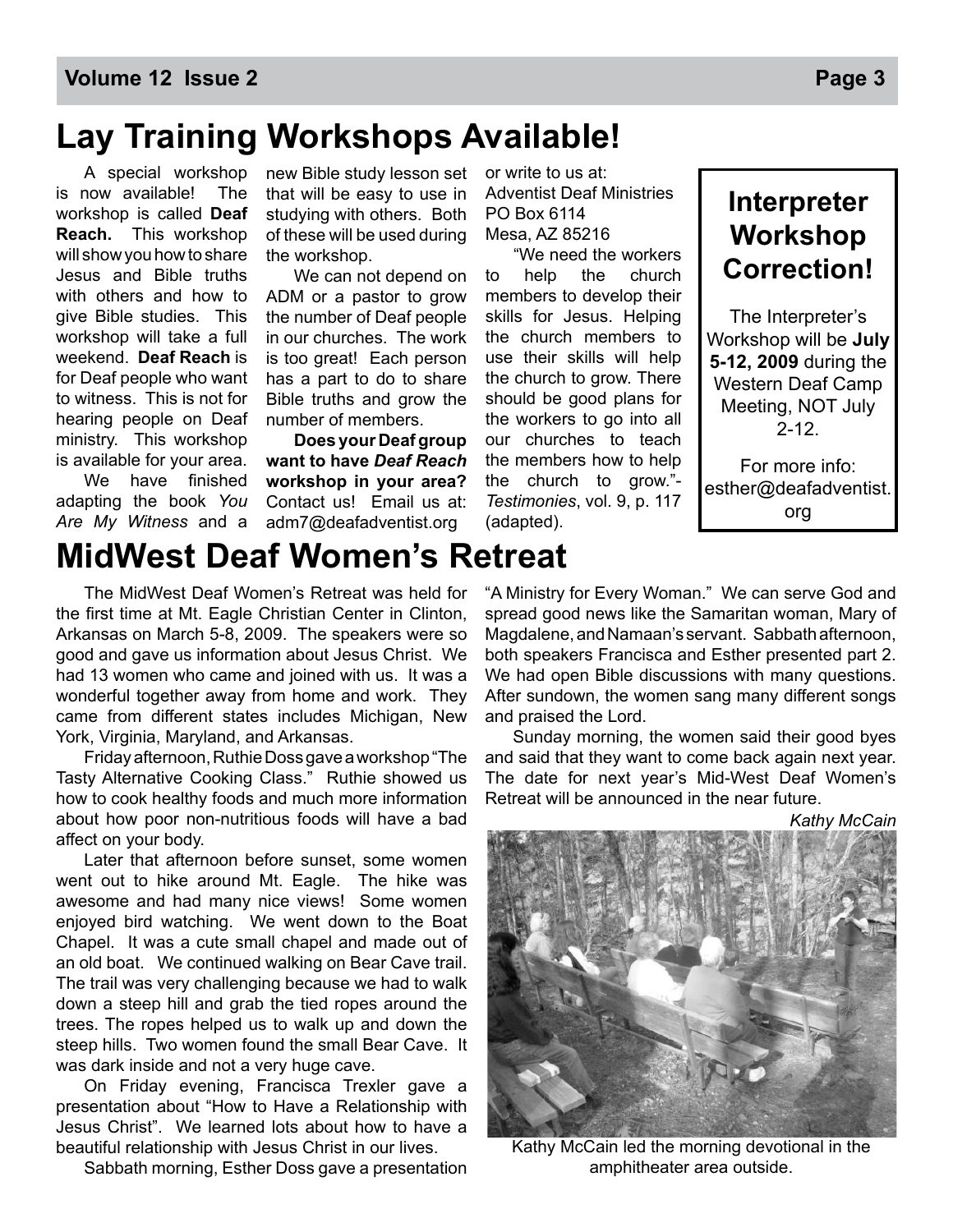# **Outreach Continues at Deaf Expos!**

 Those who have been reading this newsletter for a long time may wonder why we are still going to Deaf Expos. Some of you may wonder, "Why not do something new? Why do the same old thing?"

 True, we have been to almost every Deaf expo since 2002. So, why keep doing it?

**This is the easiest and the best way to plant seeds among many Deaf people in a short time.**  Thousands come to a Deaf expo. Most have about 2,400 people attend. Some are much bigger with up to 8,000 in attendance. We give away hundreds of bags at each one. Sometimes 1 out of every 10 people get a bag. And the people WANT them.

When the doors open, a flood of people come rushing in and explore the booths. There are a great variety of booths: Deaf-owned businesses, Interpreting services, schools, Deaf celebrities, camps, and associations, and more. Many times, we are the only Christian booth.

 Most booths do not have anything to give away. A few might have catalogues or flyers. So, when people come to our booth and find a bag full of DVDs, a magazine, and tracts, they get excited. Almost every one is stunned to learn that these bags are free. Each one is always grateful and say a hearty thank you.

 At times, we constantly put more bags on the table. They just disappear. While most people pick up a bag and go on, a good number stop to talk with us. Often, we have very spiritual conversations, full of questions and prayer requests. We see isolated Deaf who thirst for a Deaf church that they can go to. And some Christians who live in a big city often feel like an island in the secular world of deafness. They are refreshed to talk about Jesus at our booth.

 We have met some of our Bible School students or those receiving *The Deaf Messenger*. Many sign up for the Bible school or request *The Deaf Messenger* on the spot. Some tell us that they have seen our DVDs at work, church, or at a friend's house and they ask if they can have their own DVD. How thrilling to know that people watch the DVDs and share them with others, too!

 We see great enthusiasm! People have left the booth to bring their friends. There was a man who spent most of the day finding people and telling them to go to our booth, often dragging them to us himself. A Christian lady prayed all the previous night, grieving for the thousands of Deaf people who did not know

Jesus. She begged God to send someone to the expo to share the Gospel with them. She was excited to see us the next day! She shed tears and promised to pray for us. At the end of the day, she came back and was thrilled to know we gave away all we had. People in other booths watch us. They told us "Thank you!" And, "You are doing a great work." At one expo, a man in a booth next to us told people to stop by our booth. Then he found out we were Adventists and he stopped telling others about us. He watched us all day and at the end, his prejudice was gone.

 The hours of the expo are incredibly intense and hectic. it is hard to find time to eat a small snack. At the end of the day, we are exhausted and can barely move. At the same time, our hearts are joyful.

 To those of you who think that outreach at expos is "same-same" and "boring", this is the best opportunity to meet Deaf people. How else can we reach out to so many people with the seeds of truth? What other way can we see so many face-to-face? We just can not stay away. **This is something we must do**. So, in 2009, we are seed planting at these expos. Here is a report of the first three for 2009 from Pastor Trexler:

#### **February 21, 2009 - Greensboro, NC**

 More than expected, all of the 200 Gospel bags disappeared at 1:00 pm. Last year, Francisca Trexler and Julia Sutton worked at the same place and they brought 200 bags but 87 were left at the end of the day. This year we saw a great increase of thirst for the truth. Most of the Deaf visitors were Baptist but they were very open-minded and friendly toward us. We had a good chat with several Deaf Baptists. Strangely, last year they were not friendly to us. The Lord has moved their hearts to be open-minded toward the message we carried. Inside the Gospel bags were: the new sample of *The Deaf Messenger*, the updated tracts, a Deaf Bible School enrollment form, and three DVDs. Some of them gave positive comments about Esther's Sign of God's Love and Francisca's Amazing Bible Truths DVD's. I met some old school friends in this unexpected place. The world is getting too small! At the end of the day we were exhausted but with the joy of knowing that this mission was a success. Because of the high interest in spiritual things I decided to increase the gospel bags for most expos from 200 to 300.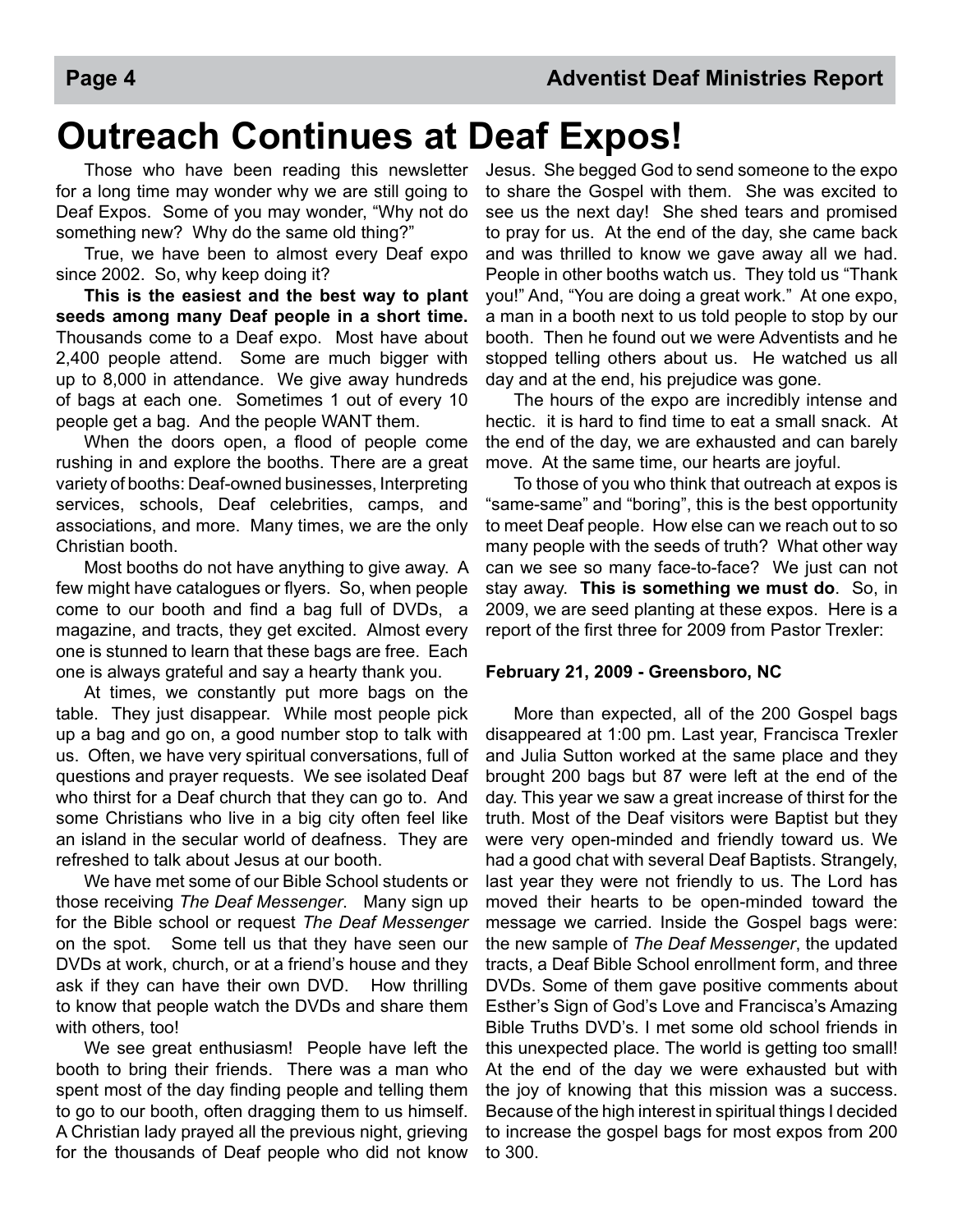#### **Volume 12 Issue 2 Page 5**

#### **March 7, 2009 - Austin, TX**

 Austin is a hot spot for sharing the gospel with the Deaf at the expo. Esther Doss and Kathy McCain were there last year. They found that Austin Deaf people were very open-minded to our message. It was the same this year. Lalo Bonifacio and I were greeted by many friendly Deaf visitors. Many Hispanic Deaf people were thrilled to see Lalo. They chatted in Mexican Sign Language. I have not developed the necessary skill yet, but the Lord had blessed this ministry through Lalo. Lalo enjoyed it very much because he met some Deaf people whom he had not seen for a long time. One Deaf-Blind lady was thrilled to meet Lalo, who is well-known in Texas for his community work. She is a Christian who was open to Lalo's explanation of the gospel. Then Terese Rognmo, who is working at Texas School for the Deaf, showed up to help us. There were some young people who met her. This was a good opportunity for her to share her faith with them. All 300 bags were gone by 5 pm.

I had to fly alone to Austin with three pieces of baggage. Two of them are hard-covered, carrying the 300 gospel bags. Each of them weighed 51 pounds, exceeding (more than) the airline's limit of 50 pounds with a penalty of \$25. But, I was surprised that Southwest Airlines did not charge me for the extras. But, the price I had to pay was the slightly damaged wheels and heavy pulling in the airport. I was sweated out by the time I reached a rental car in the warm Texan sun. After the booth both of them were delightfully light to transport.

#### **March 14, 2009 - Orlando, FL**

 Francisca and I were thrilled to have many helpers in Orlando. Some of them drove more than 2 hours just to help us. It was fun to work with them. Similar to previous expos the Deaf visitors were receptive to our Gospel bags. Again, I met some of my old school friends I have not seen for 40 years. The expo is usually a good place to meet new and old friends. Friendships develop after getting to know each other better after we have matured in years. Since then, I have received several VP calls from them to continue our friendship. It was a good opportunity for sharing our faith with them. Interestingly, despite the high interest in our booth, we did not actually run out of 300 Gospel bags by the end of the day, so we shared some extras with the Deaf members who volunteered to share with their friends in their areas.



Lalo is talking with a deaf-blind lady who knows him very well. She was thrilled to know that Lalo was working for a Christian booth.



Verlma Wright volunteered her time assisting us in Orlando, FL. She enjoyed it very much.



Deaf members helping in Orlando, FL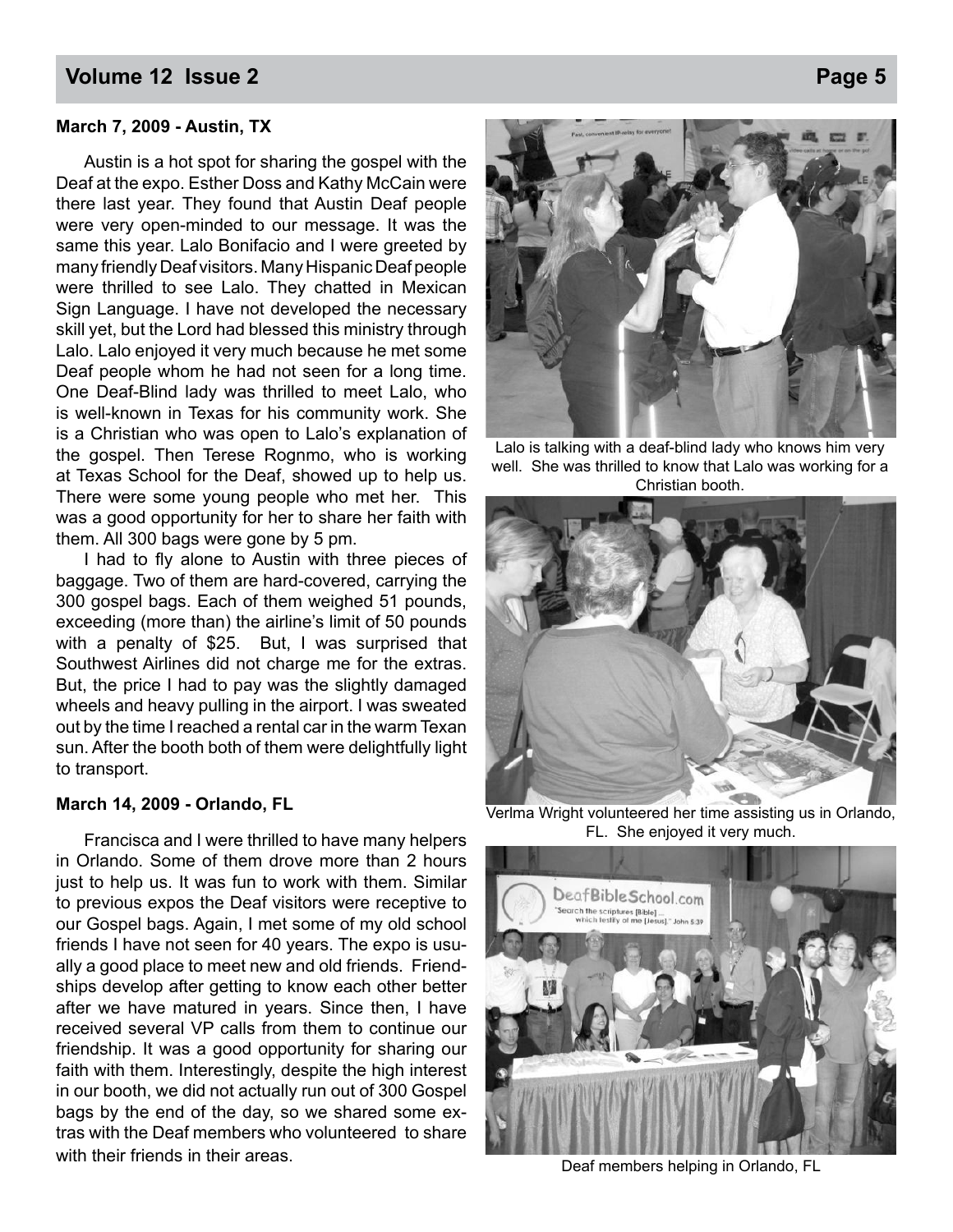# **Office Location and Trexler's Move**

 When Pastor David Trexler was asked to be the Speaker/Director for Adventist Deaf Ministries, the Trexler's prepared for a move to Arizona. The Trexler's renovated their home so they could easily sell it. They placed their home on the market for two months and began packing, trusting God and acting in faith. They bought moving boxes from U-Haul, packed them, and placed them in the basement to keep their house looking nice for potential buyers. Pastor Trexler spent a number of weeks in Arizona, staying with friends and driving 36 miles one way to the office. The Trexler's spent their free-time househunting, looking for a

home that would suit their needs. But the house did not sell due to the poor economy. The Trexler's planned to renew the real estate agreement with a drastically reduced price in order to sell quickly.

 However, a surprise disaster struck. During a heavy rainstorm, the basement flooded causing water damage. Also, the packed boxes were neatly stacked on the floor and the bottom boxes were sitting in water, severely damaging more than two hundred books and all of the family albums. Because of this damage, the for-sale sign was taken down. The cleaning of the basement took a long time, causing the Trexler's to delay

putting up their House-For-Sale sign. They, again, went to U-Haul and bought more expensive boxes to repack their things, so they would be ready to move quickly.

 During this time, the Board of Directors began discussing about the possibility of moving the ADM office to another state, hoping to be near a huge Deaf population. So, the Board of Directors felt that it would be wise to exercise caution. They asked the Trexler's to remain in Maryland until the Board decides the location for the ADM office. Had they moved to Arizona and then again to another state, ADM would incur large moving costs.

 The Board of Directors are currently discussing the ADM office location. Meanwhile, the Trexler's still have packed boxes ready for a move.

 Although Speaker/ Director David Trexler is still living in Maryland, he works full-time for ADM. Thanks to today's amazing technology, he can work at home just as if he were in the office. Email, pagers, video phone and fax allow Pastor Trexler to work just as if he were in the ADM office.

 The Board of Directors is extremely pleased with Elder George Belser, a part-time contract worker, who has done an outstanding job in the ADM office. Everything is going well. Meanwhile, the Board of Directors continue their study for the best possible location for the ADM office and should be making their decision very soon.

> *Bruce Buzzell ADM Chairperson*

### **Pastor Trexler's Schedule**

April 30-May 3 Berrien Springs, MI Great Lakes Deaf Fellowship

May 8-10 Collegedale, TN Deaf Reach Training

May 22-24 Orlando, Florida Deaf Reach Training

June 13 San Juan, PR DeafNation Expo

June 17-21 MidWestern Deaf Camp Meeting

July 5-12 Western Deaf Camp Meeting

August 3-6 ADM Board Meeting Arkansas

August 29 Bronx, NY Deaf Ministries Day

September 11-13 Vancouver, WA Deaf Reach Training

September 26 Secaucus, NJ DeafNation Expo

# **Donations**

#### *In Memory of...*

Lillian Davidson, Bo Silverthorne, and Rex Rolls by Bunny Hovey

Mrs. Florence Newin by Lorraine Schell

Shirley J. Dennis by William B. Dennis

#### *In Honor of...*

Arthur Griffith by Faith Wresch

James Manuel by Carol Anderson-Pearson

Marvin Budd by Luis Leonor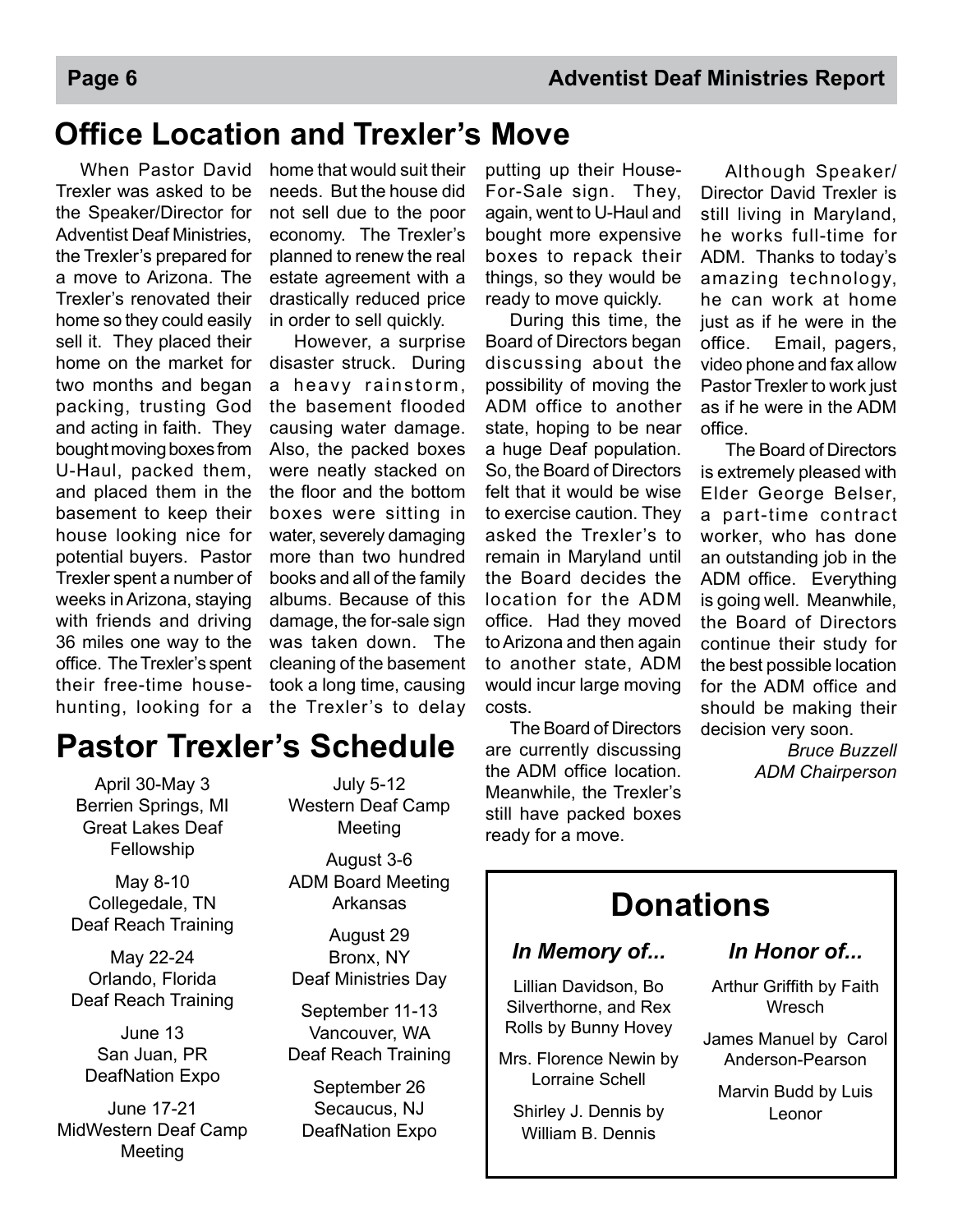# **Order Form -- All prices include USA shipping**

| $\text{City}_{-}$ | <b>State</b>                                                                                                                                                                                                                           | money order payable to:<br><b>Adventist Deaf Ministries</b><br>P.O. Box 6114 |                         |
|-------------------|----------------------------------------------------------------------------------------------------------------------------------------------------------------------------------------------------------------------------------------|------------------------------------------------------------------------------|-------------------------|
| Name              |                                                                                                                                                                                                                                        | U.S. Funds Only \$<br>Please make your check or                              |                         |
|                   | <b>DONATION:</b> I support ADM's ministry. Here is my \$ __________ love gift.                                                                                                                                                         |                                                                              |                         |
|                   | <b>EASY-READING BAPTISMAL STUDIES</b><br>28 fundamental beliefs studies for baptismal candidates.                                                                                                                                      | Price                                                                        | \$10.00**               |
|                   | AMERICAN SIGN LANGUAGE FINGERSPELLING LESSONS (VHS)<br>Want to improve your fingerspelling? Then this video is for you!                                                                                                                | Price                                                                        | \$27.00**               |
|                   | <b>CD-ROM: HYPERSIGN INTERACTIVE DICTIONARY OF ASL (CD-ROM)</b><br>Full-motion video; age specific vocabulary. Requires Windows 98 or better.                                                                                          | Price                                                                        | \$25.00**               |
|                   | AMERICAN SIGN LANGUAGE DVD COMBO (DVD)<br>ASL DVD Learning System and ASL DVD Dictionary. Save \$3.                                                                                                                                    | Price                                                                        | \$55.00**               |
|                   | AMERICAN SIGN LANGUAGE DVD DICTIONARY (DVD)<br>Over 700 signs with photo illustration of sign (e.g. picture of "shoes").                                                                                                               | Price                                                                        | \$23.00**               |
|                   | AMERICAN SIGN LANGUAGE DVD LEARNING SYSTEM (DVD)<br>Includes 2 DVDs: "Getting Started in Signing" and "Say It With Signing." Makes<br>learning ASL easy and fun for yourself or as a gift to family and friends.                       | Price                                                                        | \$35.00**               |
|                   | <b>SIGN LANGUAGE COLORING BOOKS</b><br>A set of 3 coloring books: Creation, Moses, and Jesus                                                                                                                                           | Price                                                                        | \$8.00**                |
|                   | THE STORY OF REDEMPTION, EASY READING EDITION<br>Tells how sin began and how Jesus will save His people from sin & eternal death.                                                                                                      | Price                                                                        | $$7.00**$               |
|                   | STEPS TO CHRIST, EASY READING EDITION<br>A book that leads us to a better relationship with Jesus.                                                                                                                                     | Price                                                                        | $$7.00**$               |
|                   | <b>MARGIE ASKS WHY, EASY READING EDITION</b><br>A fascinating book about the battle between God and Satan.                                                                                                                             | Price                                                                        | $$7.00**$               |
|                   | <b>DEAF DIASPORA: THE THIRD WAVE OF DEAF MINISTRY (book)</b><br>Planning to or already involved in Deaf ministry? Gain valuable insights into<br>the ministry to Deaf people in the new millennium. Includes useful discussion guides. | Price                                                                        | \$20.00**               |
|                   | CAN YOU HEAR US? (booklet - 10 copies)<br>A 22-page quick reference guide to Deaf Ministry. Order extra copies to share with<br>family, friends, and church members.                                                                   | Price                                                                        | $$10.00**$              |
|                   | THE FINAL EVENTS OF BIBLE PROPHECY (DVD)<br>An awesome 43-minute documentary that looks at what the Bible really says<br>about the last days of earth history. (ENGLISH SUBTITLES)                                                     | Price                                                                        | $$12.00**$              |
|                   | <b>KEEPERS OF THE FLAME SERIES (2 DVDs)</b><br>This 8-part series covers the history of the Christian church, as well as the<br>history of the Adventist church. (ENGLISH SUBTITLES)                                                   | <b>DVD Price</b>                                                             | $$45.00**$              |
|                   | SIGNS OF GOD'S LOVE #2 DVD                                                                                                                                                                                                             | Price                                                                        | $$5.00**$               |
|                   | <b>SIGNS OF GOD'S LOVE #1 DVD</b>                                                                                                                                                                                                      | Price                                                                        | $$5.00**$               |
|                   | THE REVELATION OF JESUS CHRIST VIDEO SERIES<br>A set of 13 VHS or DVD videos presented in sign language by Deaf Pastor<br>David Trexler with voice track. Includes comprehensive set of study notes.                                   | <b>VHS Price</b><br><b>DVD Price</b>                                         | $$40.00**$<br>\$90.00** |
|                   | <b>AMAZING BIBLE TRUTHS VIDEO SERIES (DVD)</b><br>A set of 7 DVD videos covering 14 Bible topics presented in sign language by<br>Francisca Trexler. Includes listing of all Bible verses presented. (No voice track)                  | Price                                                                        | $$65.00**$              |

\*\* For orders shipped **outside** the USA, please contact us first.

# **Mesa, AZ 85216-6114**